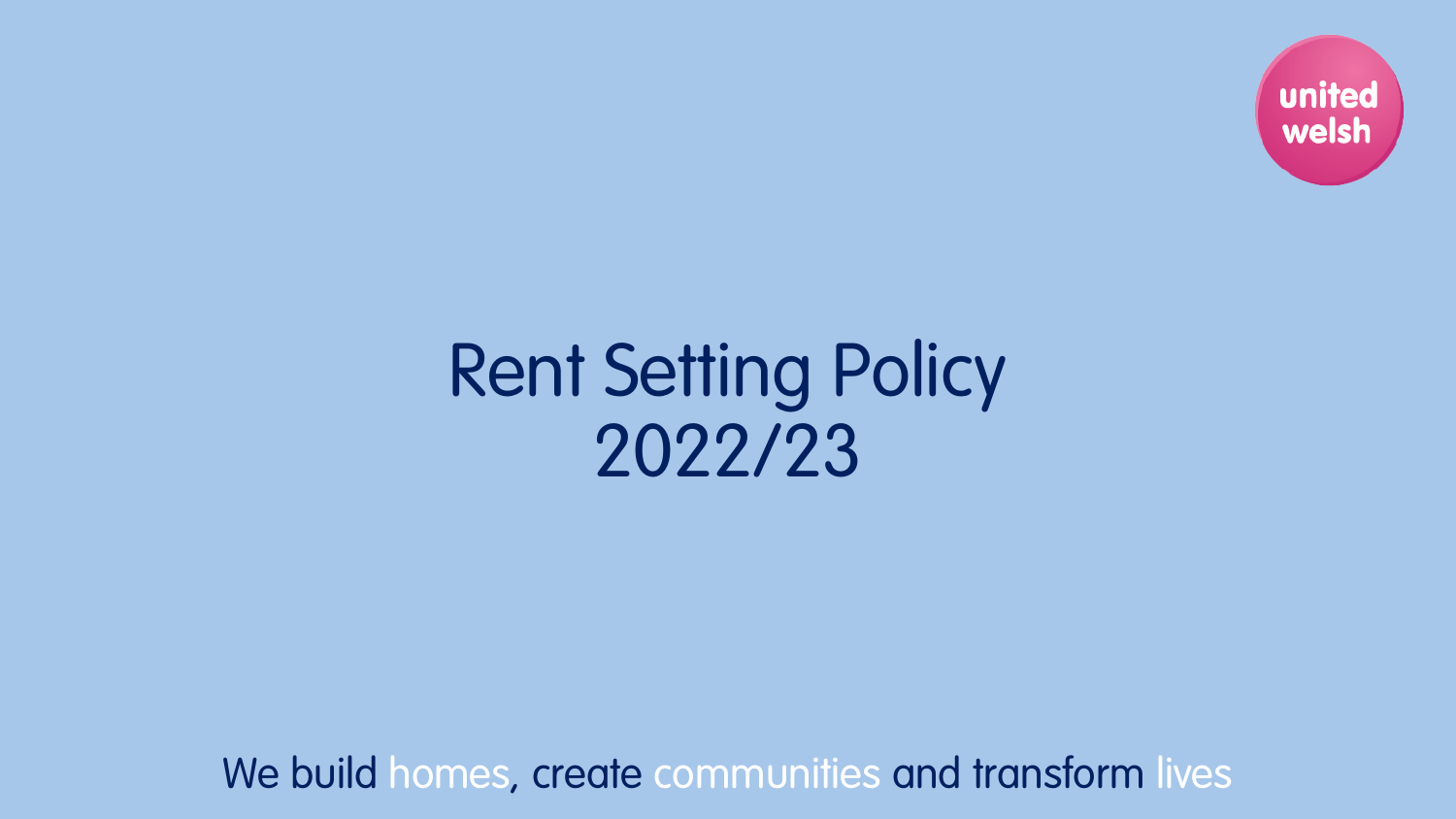#### Welsh Government Requirements:

5 year rent settlement agreed in 2019/2020 at (Consumer Prices Index) CPI + 1% max provided that:

- Affordability for tenants is considered as part of the Rent Setting Policy
- Tenants are engaged in decisions around rent setting
- There is an annual assessment of cost efficiencies and value for money
- There is a commitment to reduce evictions into homelessness
- New build properties will meet the Beautiful Homes and Spaces Standard and EPC rating A or above from April 2021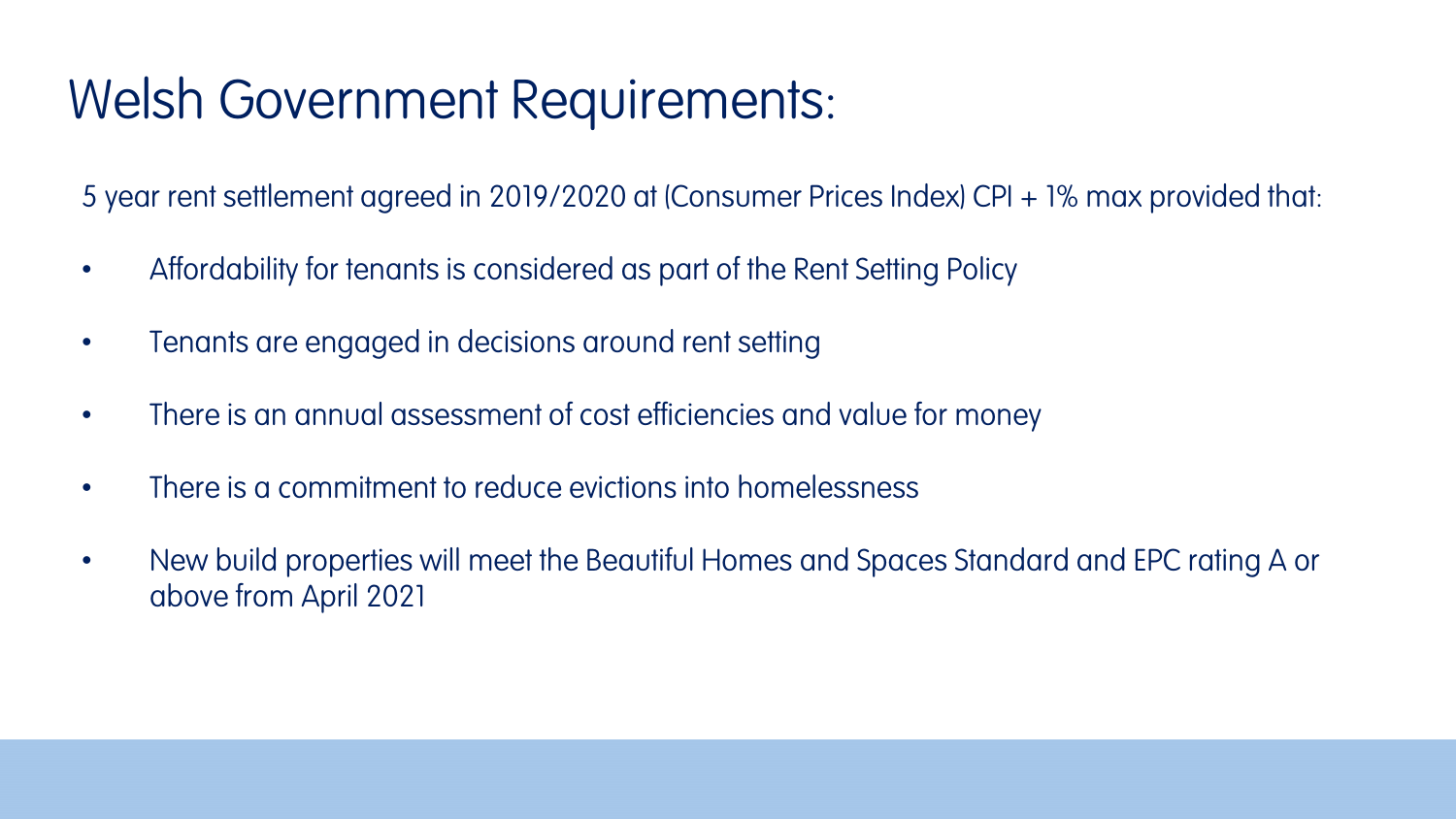### Our Policy:

- Current policy in place since 2020; Together Panel consulted on policy principles; also survey on website and social media
- Rents will not be more than 28% of National Living Wage (or 33% where service charges are included)
- Equates to £82.28 rent for a 1 bed flat; multipliers added for larger properties
- Based on Joseph Rountree Foundation Affordability Model
- Some rents exceeded this threshold (mostly 1 bed flats) and others were well below it
- Commenced a 3 year program in 2020 to bring rents in line with this measure of affordability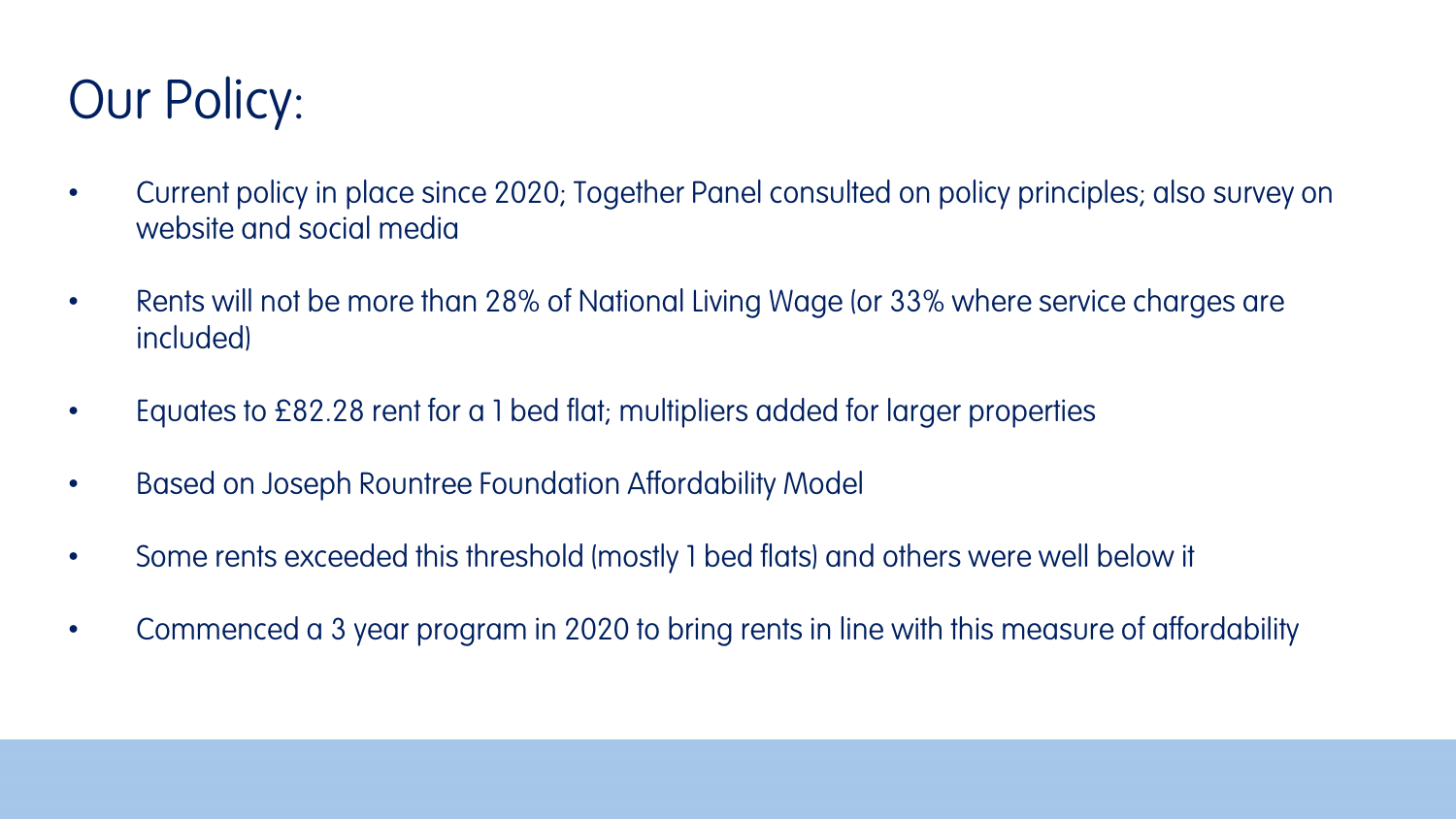# Current climate



It's a balancing Act!

- Impact of COVID19 end of Furlough scheme; end of £20 UC uplift
- Rising energy and other costs
- CPI in Sept 2021 3.1%
- WG likely to restrict rent increase to a maximum of CPI (taking away the +1% agreement)
- Rising labour and material costs/shortage of materials
- Affordability of service charges (United Welsh not recovering £79k of<br>incurred costs)
- De-carbonization agenda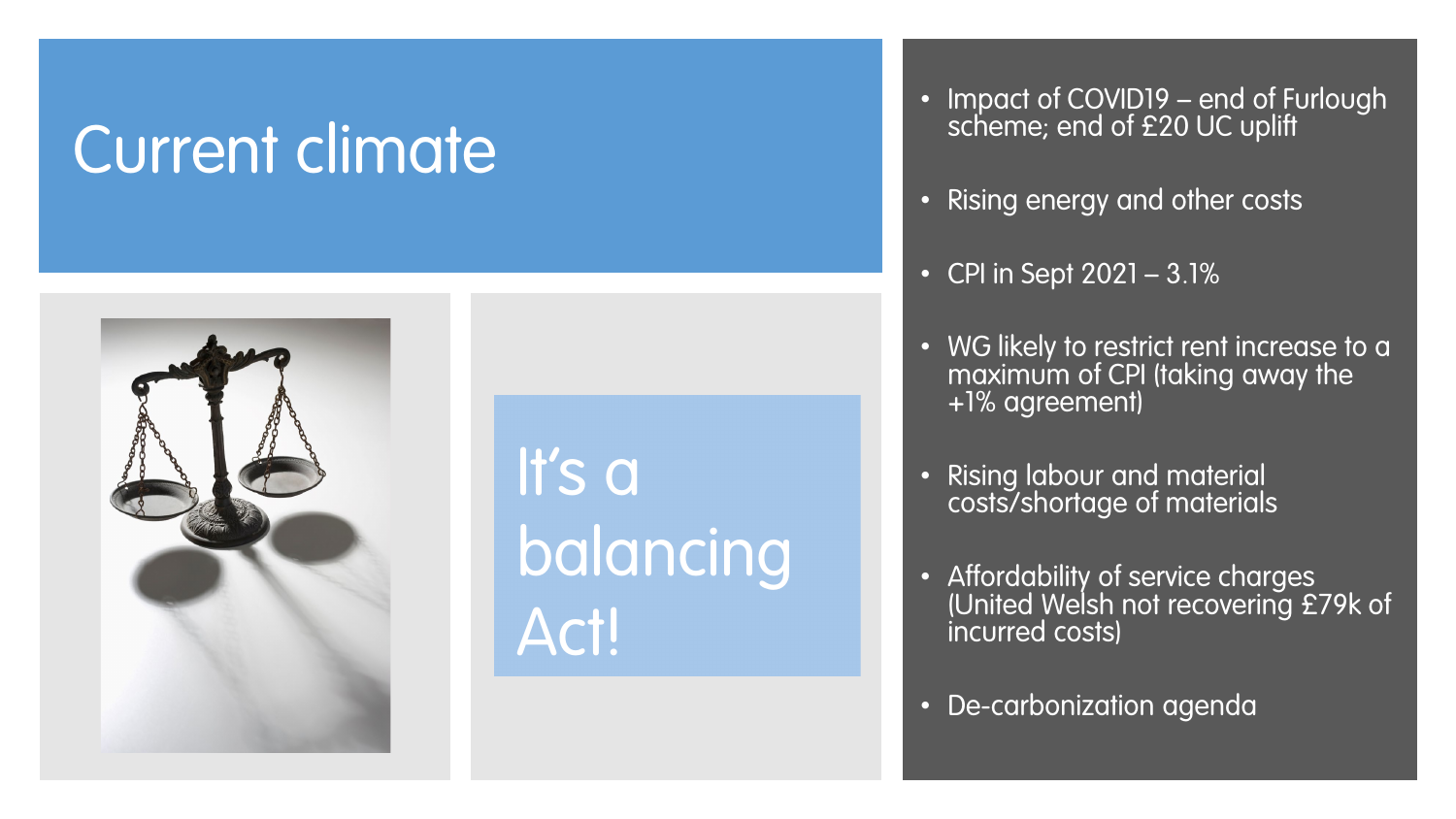### 2022/23 Proposals:

Applying Our Policy:

- Final year of **rent reductions** to bring rents in line with our affordability policy (285 properties) cost of £45,000
- **Freeze rents** on a further 221 properties cost of £20,000
- Increase rents on some properties by less than 3.1% (61 properties)
- Increase rents that are below the affordability threshold by CPI (3.1%) (subject to WG confirmation) majority of properties
- Increase rents on properties that are significantly below the affordability threshold by CPI plus up to £2 (as permitted by the WG guidelines) (640 properties)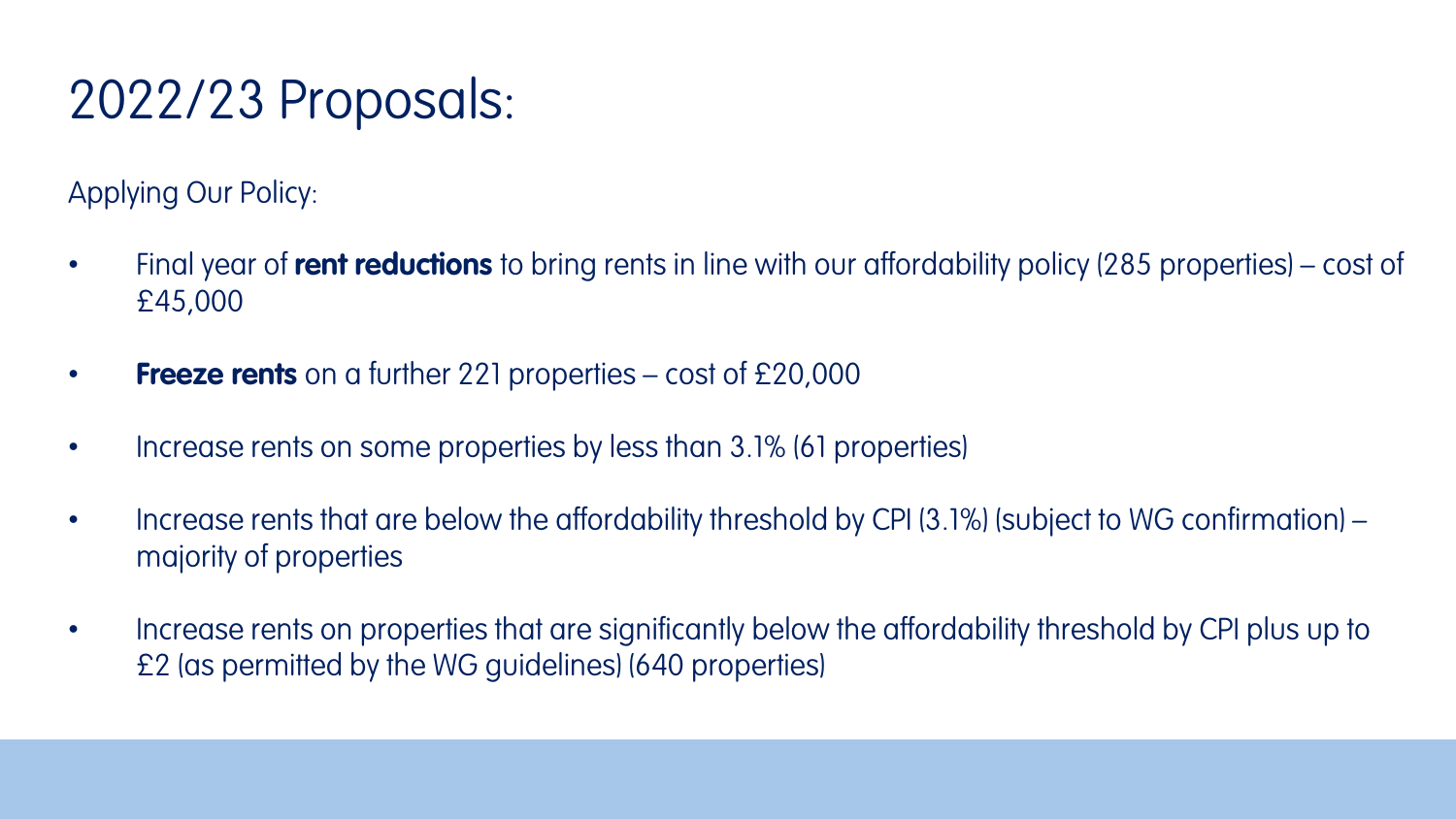## Spending plans for 2022/23:

- Asset Management Contract (day to day repairs) £9.7 million (£450,000 increase from 2020/21)
- Planned Maintenance £5.6 million (increase from £3.6 million in 2021/22. Significant additional fire safety works is part of this)
- Decarbonisation programme Aim to be net zero carbon by 2035 (in line with WG requirements) evaluating Modern Methods of construction; Carbon Foot-printing, Energy Advice Pilot, SMART meter evaluation etc – Budget for  $2022/23$  – approx. £1.5 - £2 million
- Additional costs incurred in 2021/22 due to COVID £22,000. Deep cleans, waste disposal, PPE, working from home equipment etc. additional costs likely to continue well into 2022/23